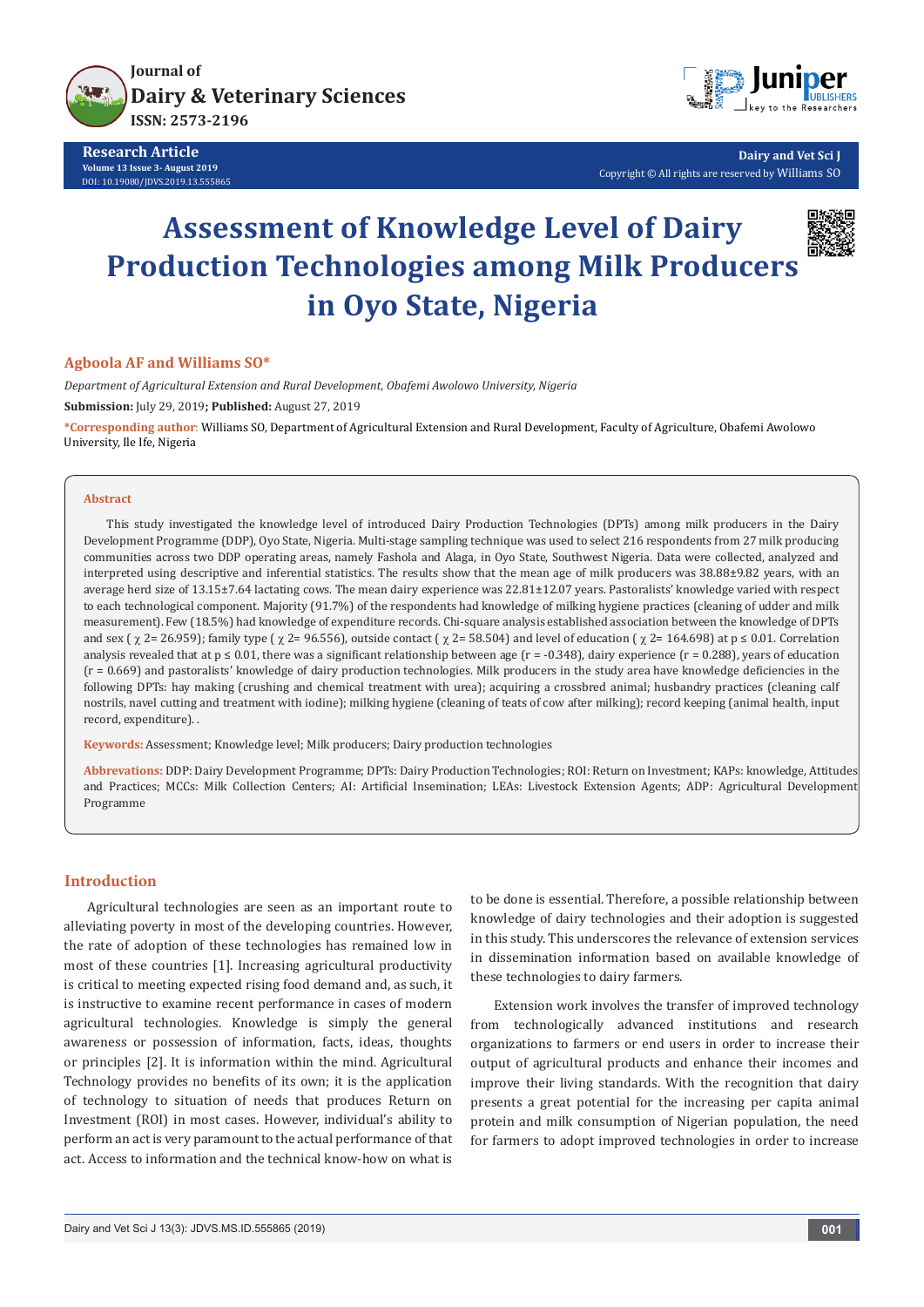their output cannot be over-emphasized. Fortunately, there is an abundance of improved production technologies that can be adopted to rapidly transform the dairy subsector to levels that will meet the needs of the Nigerian populace within few years. The primary responsibility of the extension worker is education. There are varied numbers of proven extension/educational methods from which the extension worker can choose from to set up learning situations and maximize the transfer of information and skills to young and adult learners. Extension teaching methods are avenues through which clientele are reached with improved farm practices to empower them for improved level and standard of living. Improving the socio-economic conditions of the target audience within the society is a continuous exercise, which eventually manifests in changing the people's knowledge, attitudes and practices (KAPs).

The choice of choosing the teaching methods that will be most effective in achieving the educational objectives is the responsibility of the extension professional. A major task in agricultural development is the transfer of improved technologies to farmers. Although extension institutions and various sources of information exist in almost every developing country, the coverage of farm families is very limited. A link between farm families and research information is very important. Farinde [3] opined that the process of communication in extension involves the sender who transmits a message or information through a selected channel to the receiver with a resultant effect or feedback. It is in view of this background that this study specifically, described the personal and socio-economic characteristics of the pastoralists and assessed their knowledge on the introduced DPTs. Based on the stated objectives the hypothesis formulated and tested in the study was that there is no significant relationship between the personal and socio-economic characteristics of pastoralists and their knowledge of the DPTs.

### **Materials and Methods**

The study was conducted in Oyo State, Nigeria. It is situated in the South-Western part of the country. The state comprised thirtythree local government areas with approximately 20,000 square kilometers of land area. The state is located between 7° and 9° north of the equator and bounded by the longitudes 2° and 4° east of the Greenwich Meridian. It is bounded by Ogun, Osun, Kwara and Republic of Benin in the South, West, East and North respectively. The average annual rainfall of the area ranges between 1150mm in the derived savannah and 1525mm in the rainforest zone. The vegetation allows for agricultural production which facilitates the engagement of inhabitants, especially rural populace, in crop and livestock production. Inhabitants engage in non-farm activities as well to make ends meet. According to the National Population Commission [4] estimate, Oyo State population is provisionally put at 6,617,720 people. The Yoruba are the predominant inhabitants of the state, with some other tribes from various ethnic groups. The primary occupation of the people is farming which employs an appreciable portion of the entire population.

The sample framework for the study hinged on milk producing households in Fulani settlements around Milk Collection Centers (MCCs). There are four MCCs namely Fashola, Iseyin, Alaga and Maya-Eruwa situated in Oyo West, Iseyin, Itesiwaju and Ibarapa East Local Government Areas respectively. A multistage sampling procedure was used to select respondents for the study. At first stage, two MCCs (Fashola and Alaga) were purposively chosen because of their longer years of operation. Fulani settlements attached to the chosen MCCs are sixty-seven (67). At second stage, using proportionate sampling, forty per cent of the number of Fulani settlements attached to each of the chosen MCCs was used to select 27 settlements. Finally, eight respondents (pastoral households) were purposively sampled from each of the selected settlements, because not all households were engaged in the DDP, which led to a sample size of 216 respondents for the study. Structured Interview Schedule and a combination of Key Informant Interview and Focus Group Discussion were used to elicit quantitative and qualitative information respectively.

#### **Results and Discussion**

#### **Socio-Economic Characteristics**

**Table 1:** Distribution of Respondents by personal and socio-economic characteristics.

| <b>Variables</b>                 | Frequency                | Percentage               | Mean  | S <sub>D</sub> |  |  |
|----------------------------------|--------------------------|--------------------------|-------|----------------|--|--|
| Age (years)                      |                          |                          |       |                |  |  |
| <21                              | 6                        | 2.8                      |       |                |  |  |
| $21 - 30$                        | 38                       | 17.6                     |       |                |  |  |
| 31-40                            | 80                       | 37                       | 38.8  | 9.82           |  |  |
| 41-50                            | 70                       | 32.4                     |       |                |  |  |
| 51-60                            | 17                       | 7.9                      |       |                |  |  |
| 61 & above                       | 5                        | 2.3                      |       |                |  |  |
| <b>Years of Residency</b>        |                          |                          |       |                |  |  |
| < 11                             | 53                       | 24.5                     |       |                |  |  |
| $11 - 20$                        | 25                       | 11.6                     |       |                |  |  |
| $21 - 30$                        | 53                       | 24.5                     | 24.68 | 12.5           |  |  |
| 31-40                            | 71                       | 32.9                     |       |                |  |  |
| >40                              | 14                       | 6.5                      |       |                |  |  |
| <b>Household size</b>            |                          |                          |       |                |  |  |
| $<$ 3                            | 15                       | 6.9                      |       |                |  |  |
| $3 - 6$                          | 118                      | 54.7                     |       |                |  |  |
| $7 - 10$                         | 18                       | 8.3                      | 7.02  | 3.78           |  |  |
| $11 - 14$                        | 59                       | 27.3                     |       |                |  |  |
| >14                              | 6                        | 2.8                      |       |                |  |  |
| <b>Years of formal Education</b> |                          |                          |       |                |  |  |
| $\mathbf{0}$                     | 122                      | 56.5                     |       |                |  |  |
| $1-6$                            | 69                       | 31.9                     | 3.39  | 4.46           |  |  |
| $7 - 12$                         | $\overline{\phantom{0}}$ | $\overline{\phantom{0}}$ |       |                |  |  |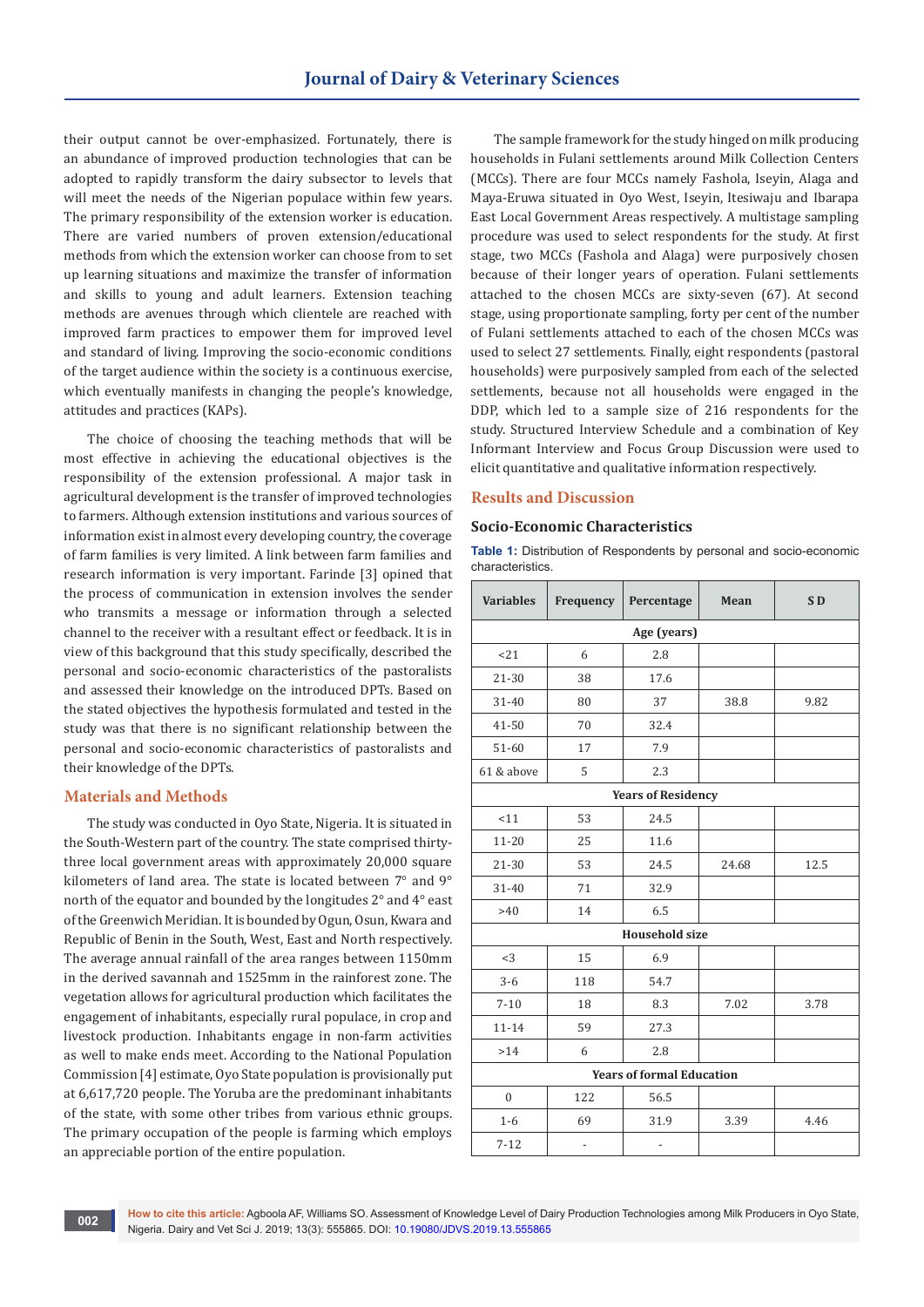| >12                             | 25                                       | 11.6                     |        |        |  |  |
|---------------------------------|------------------------------------------|--------------------------|--------|--------|--|--|
| <b>Dairy Experience</b>         |                                          |                          |        |        |  |  |
| < 11                            | 53                                       | 24.5                     |        |        |  |  |
| $11 - 20$                       | 46                                       | 21.3                     | 22.81  | 12.07  |  |  |
| 21-30                           | 46                                       | 21.3                     |        |        |  |  |
| 31-40                           | 71                                       | 32.9                     |        |        |  |  |
| <b>Herd Size</b>                |                                          |                          |        |        |  |  |
| $1 - 50$                        | 136                                      | 63                       |        |        |  |  |
| 51-100                          | 34                                       | 15.7                     |        |        |  |  |
| 101-150                         | 24                                       | 11.1                     | 109.48 | 215.26 |  |  |
| 151-200                         | $\frac{1}{2}$                            |                          |        |        |  |  |
| $>200$                          | 22                                       | 10.2                     |        |        |  |  |
| <b>Number of Lactating cows</b> |                                          |                          |        |        |  |  |
| < 10                            | 65                                       | 30.1                     |        |        |  |  |
| $10 - 19$                       | 111                                      | 51.4                     |        |        |  |  |
| 20-29                           | 32                                       | 14.8                     | 13.15  | 7.64   |  |  |
| 30-39                           | L,                                       | $\overline{\phantom{0}}$ |        |        |  |  |
| 40 and<br>above                 | 8                                        | 3.7                      |        |        |  |  |
|                                 | <b>Average Daily Milk Yield (Liters)</b> |                          |        |        |  |  |
| 20                              | 66                                       | 30.6                     |        |        |  |  |
| 20-39                           | 99                                       | 45.8                     |        |        |  |  |
| 40-59                           | 43                                       | 19.9                     | 27.92  | 16.51  |  |  |
| 60-79                           | $\overline{a}$                           |                          |        |        |  |  |
| 80 and<br>above                 | 8                                        | 3.7                      |        |        |  |  |
| Type of Extension contacts*     |                                          |                          |        |        |  |  |
| <b>OYSADEP</b>                  | 43                                       | 19.9                     |        |        |  |  |
| DDP/MCC                         | 198                                      | 91.7                     |        |        |  |  |
| University                      | 111                                      | 51.4                     |        |        |  |  |

SD: Standard Deviation, Multiple responses

Results in Table 1 show that the mean age of respondents was 38.88 years with a standard deviation of 9.82 years. The result agreed with Adeyemo[5] who found that the mean age of milk producers in Oyo State was 37.5 years but varied slightly from the findings of Ojo [6] who reported that the mean ages of male and female involved in cattle rearing in Osun State were 34.05 and 33.33 years respectively. Results in Table 1 also show that the mean household size was 7 people and a standard deviation of 3.78 people. This average relatively large household size of pastoralists agrees with Sodiya [7] who reported mean household size of eight in Fulani settlement in Ogun State, Nigeria. According to Adedipe [8], pastoralists keep a large number of household members because of the labour intensive nature of their means of livelihood, and as such rely on family or household labour for both livestock and arable crop production activities. Results in Table 1 further reveal that over an average of the respondents had

no formal education (56.5 %). It shows that a low level of formal education existed among the respondents. This could affect their information seeking habit and record keeping system. This finding is partly in agreement with the findings of Iro [9] that posited that rural cattle rearers do not have formal education. Although, report of UNESCO [10] affirmed that cattle rearing is time consuming and does not give room for school enrollment.

The average length of residency of pastoralists was 24.68 years with a standard deviation of 12.50 years. This finding shows that pastoralists have stayed an average of about two and a half decades in their various settlements and are accustomed to other people who may or not be indigenes of the area of study. This agrees with the findings of Oyesola & Sodiya [7,11] that most Fulani households in Ogun, Southwestern Nigeria were fully sedentary. From Table 1, the mean dairy experience was  $22.81(\pm 12.07)$  years. This implies that the majority of the milk producers were born into cattle rearing and by extension dairy farming. This supports the submission of Ojo [6] that Fulani children are exposed early to grazing of cattle. Farming experience affects farm management and decision-making process [12]. Obviously, an experienced farmer will most likely identify the relative advantage of new, improved technologies over the old, which is the case in the study area. Results in Table 1 similarly show that the mean number of cattle kept by the pastoral household was 109.48 heads. This relatively high herd size could reflect the totality of cattle belonging to individual members of the household. Literature reports that males have higher herd size than females [6,13,14]. Thus, the presence of males and females in the same household would result into a larger number of cattle to be managed. Sodiya (2005) also reported that the gradual increase in herd size after sedentarization of the Fulani for a longer time period is due to the adaptation of cattle to their present agro-ecological system and probably the development of resistance to major cattle diseases that may decimate the herd.

Results in Table 1 further show that about 30 per cent of the pastoralists had less than ten lactating cows. About an average (51.4 %) had lactating cows of between 10 and 19. About 14.8 per cent of the milk producers had lactating cows between 2 to 29. Very few (3.7 %) milk producers had beyond 39 lactating cows. The mean lactating cows was 13.15. The significance of the number of lactating cows is that it is a function of the total yield (milk) that a pastoral household can get, all other things being equal. Hence, the more the number of lactating cows, the greater the likelihood of more milk that the household gets for consumption or sales. Results in Table 1 also show that the average daily milk yield of lactating cows reared by the pastoralists was 27.92 liters. This is, however, a function of lactating cows. From this, an estimation of the Fulani cow milk productivity was about 2.12 liter/lactating cow. This fluctuates based on breed type and seasonal variation. This finding corroborates earlier reports that indigenous breeds of cow kept by Fulani cattle readers have low milk productivity [15,16]. It is therefore not surprising to observe development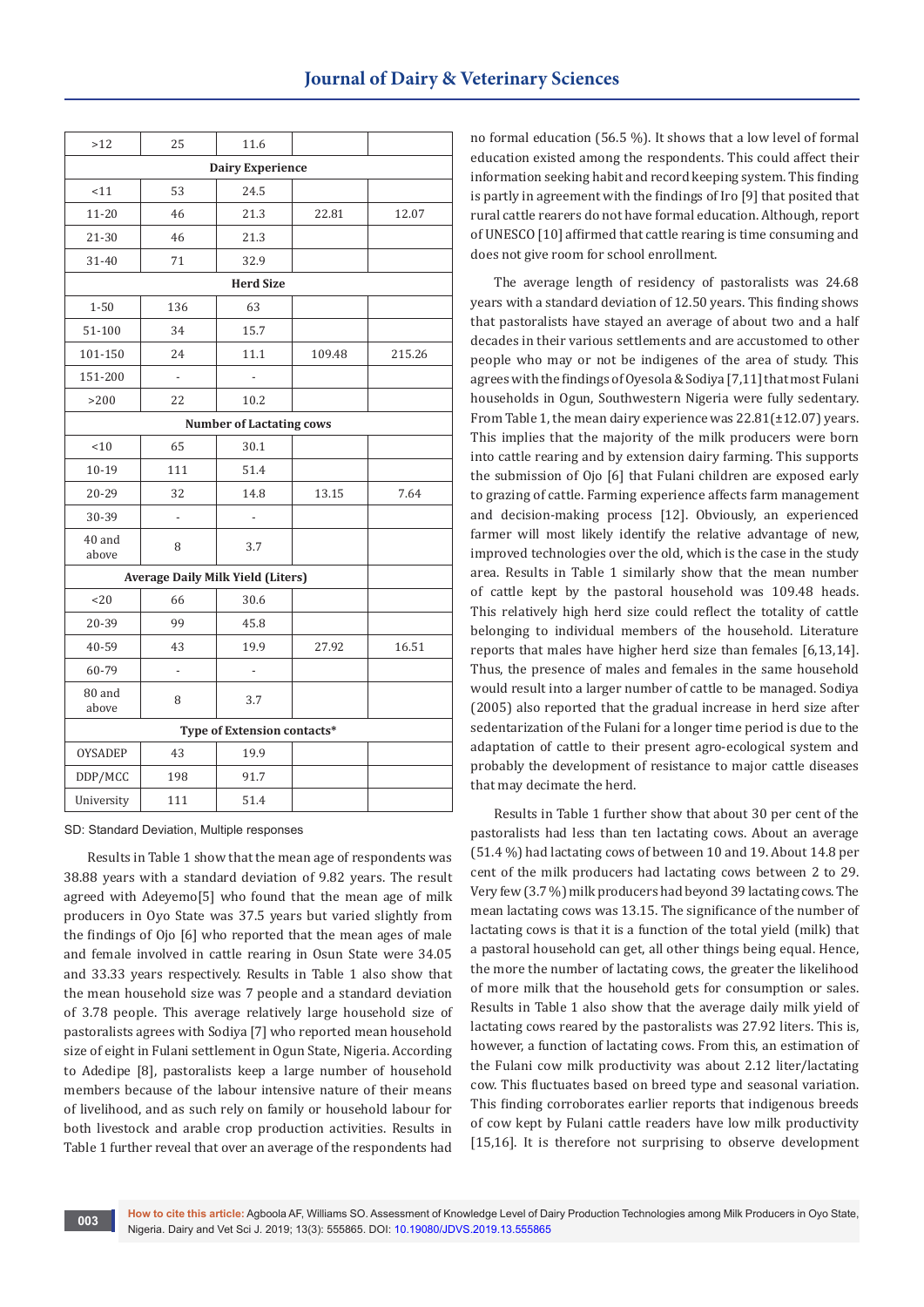effort geared to improving the low genetic make-up of Nigerian indigenous breeds of cattle. An implication of this low milk yield is that at an aggregated market level, the supply of milk will be low. Consequently, a supply deficit exists. This has serious implications for household, business and the national economy [16].

Results in Table 1 show that about 20 per cent of the respondents indicated that they had contact with the Oyo State Agricultural Development Programme (OYSADEP), while 51 per cent indicated they had contacts with extension from universities. However, the extension arm of the DDP promoters recorded the most frequent visits among the respondents. Nonetheless, every respondent had come in contact with an extension agent at one time or the other. Extension organizations as sources of information on innovative technologies are important in that they can create awareness on technologies, promote technologies (by stimulating interest), supply valid evidences etc. This gives credence to Ekpe & Obeten [17] who found out that the more the regularity/frequency of extension contact between farmers and the extension agents.

# **Knowledge of Respondents on the Dairy Production Technologies (DPTs)**

Results in Table 2 show that a majority (totaling 83.8% and 78.7%) indicated that they knew that grass gathering and drying were essential steps in hay making. However, about 34.7% and 28.7% of the respondents were respectively adjudged to knowing that chopping (of the dried grasses) and treatment with chemical (such as urea) were also the next essentials of hay making. About 20 per cent of the pastoralists knew of crushing by the use of hammer mill or grass crusher. The implication of the findings is that pastoralists' knowledge of hay making as a way of pasture conservation is deficient in chopping and chemical treatment of grasses. With this situation of knowledge deficit, the production of quality hay cannot be guaranteed by the pastoralists. Hence, capacity building and training opportunities will be needed to boost these areas of concern. Obinne [18], described hay as a forage cut, cured or sun-dried, packed and kept for feeding animals such as cattle, sheep and goat, especially in the dry season.

He opined that hay of good quality improves animal nutrition. Hence, knowledge of hay preparation is a prerequisite for making and benefitting from dairy technology. Results in Table 2 also show that 70.8 per cent indicated that they knew of the idea of forage cultivation as an alternative to natural uncultivated pastures. The implication of the finding is that with a majority of the population informed about improved forage cultivation, the reliance on low nutritive pastures coupled with seasonal variation of its availability, pastoralists might tend to consider planting forages. Otherwise, they continue to travel alongside their herd in search of pastures with its known consequences. According to Obinne [18], forage crops constitute the bulk of ruminants feed. He recommended a mixture of grass and legumes to raise the nutritional content of animal feed. Moreover, he maintained that natural grassland has low nutritive value because of overgrazing and grassland crops should be replaced with chosen cultivated pastures in order to prevent low output per unit area.

**Table 2:** Distribution of Respondents by personal and socio-economic characteristics.

| Knowledge items on<br><b>DPTs</b>                   | Frequency                           | Percentage |  |  |  |  |  |
|-----------------------------------------------------|-------------------------------------|------------|--|--|--|--|--|
| <b>Feed Conservation (Hay Making)</b>               |                                     |            |  |  |  |  |  |
| Gathering of grasses                                | 181                                 | 83.8       |  |  |  |  |  |
| Drying                                              | 170                                 | 78.7       |  |  |  |  |  |
| Chopping (with<br>cutlass)                          | 75                                  | 34.7       |  |  |  |  |  |
| Crushing (using grass<br>crusher or hammer<br>mill) | 43                                  | 19.9       |  |  |  |  |  |
| Chemical treatment<br>(with urea)                   | 62                                  | 28.7       |  |  |  |  |  |
|                                                     | <b>Feed supplementation</b>         |            |  |  |  |  |  |
| Cultivation of im-<br>proved forage                 | 153                                 | 70.8       |  |  |  |  |  |
| Use of commercial<br>feed ration                    | 189                                 | 87.5       |  |  |  |  |  |
| Dairy Inputs and Support services                   |                                     |            |  |  |  |  |  |
| Acquiring a crossbred<br>animal                     | 43                                  | 19.9       |  |  |  |  |  |
| Artificial Insemina-<br>tion services               | 156                                 | 72.2       |  |  |  |  |  |
| Veterinary Drugs                                    | 94                                  | 43.5       |  |  |  |  |  |
|                                                     | <b>Improved Husbandry Practices</b> |            |  |  |  |  |  |
| Giving colostrums to<br>newborn calf                | 216                                 | 100        |  |  |  |  |  |
| Cleaning calf nostrils<br>with clean cloth          | 43                                  | 19.9       |  |  |  |  |  |
| Navel cutting                                       | 25                                  | 11.6       |  |  |  |  |  |
| Treatment with<br>iodine                            | 43                                  | 19.9       |  |  |  |  |  |
| Use of Oral Rehydra-<br>tion salt or 'Diastop'      | 150                                 | 69.4       |  |  |  |  |  |
| Record-Keeping                                      |                                     |            |  |  |  |  |  |
| Animal health record                                | $\mathbf{0}$                        | $\theta$   |  |  |  |  |  |
| Milk production<br>record                           | 65                                  | 30.1       |  |  |  |  |  |
| Inputs record                                       | 25                                  | 11.6       |  |  |  |  |  |
| Sales record                                        | 204                                 | 94.4       |  |  |  |  |  |
| Expenditure record                                  | 40                                  | 18.5       |  |  |  |  |  |

Similarly, results in Table 2 reveal that with the low milk output of indigenous cattle breeds, a very few (19.9%) pastoralists expressed their knowledge of acquiring a crossbred animal (heifer) while a majority (over 70%) indicated their knowledge of Artificial Insemination (AI) services as a way of improving animals' productivity. This might be due to the popularity of AI services as promoted by livestock extension agents. About 43.5 per cent expressed their knowledge of veterinary drugs and services as a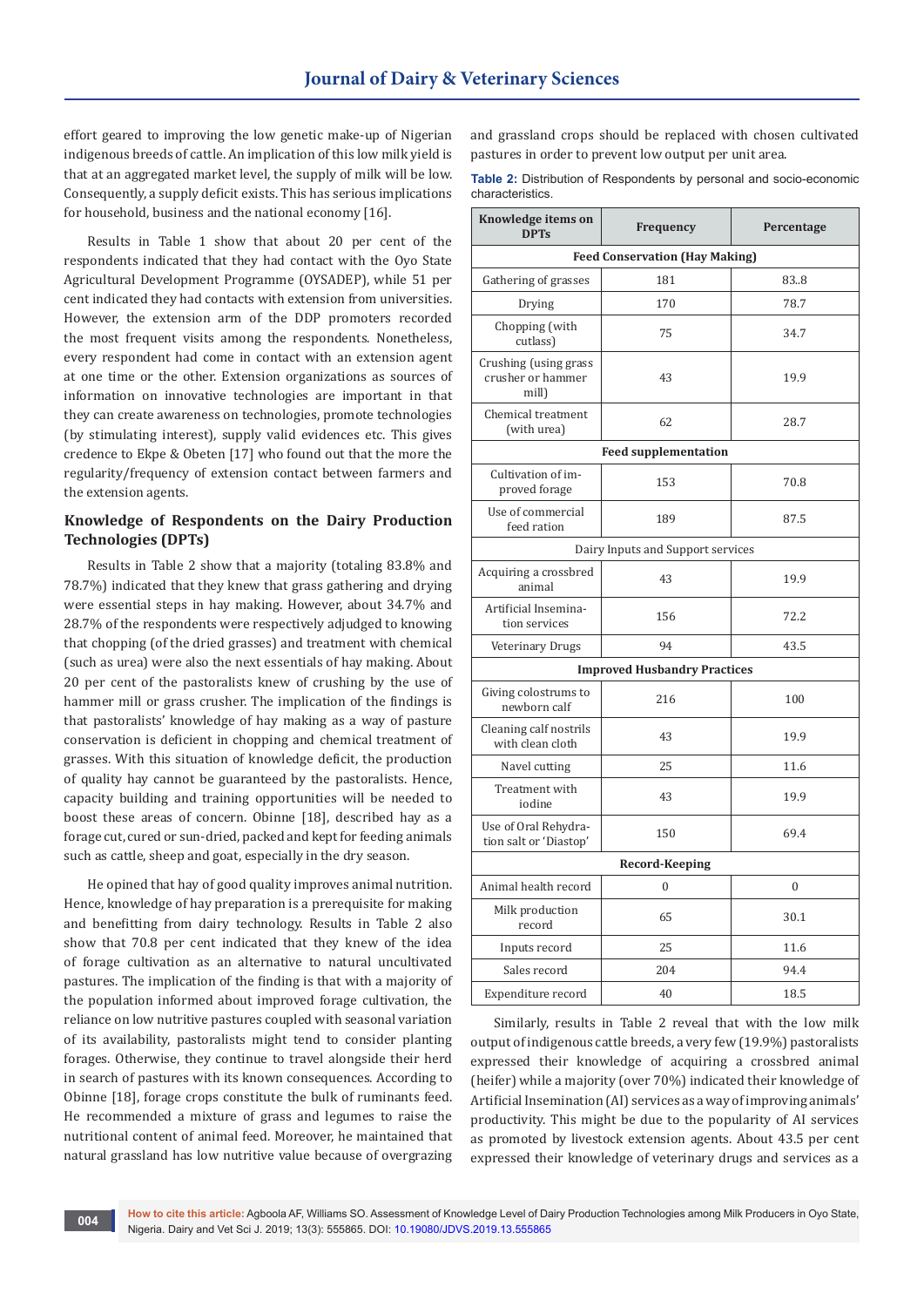way of boosting dairy production. AI, also referred to as artificial mating, is the introduction of the semen from a male animal into the reproductive tract of the female animal of the same species by the use of instruments, which can be used to reproduce improved animals on a large scale and at comparatively low cost. With these pastoralists were given a new instrument for implementation in the Dairy Development Programme.

Shehu [19] reported that to improve livestock production in Nigeria, technologies such as artificial insemination have to be understood and transferred properly by Livestock Extension Agents (LEAs) to farmers for proper adoption and utilization. Furthermore, results in Table 2 Show that a total of 30 per cent of the respondents were able to indicate milk production record as essential dairy record. While about 94 per cent mentioned milk sales record, only 11.6 per cent indicated their knowledge of input record. While only 18.5% mentioned keeping records of expenditure as essential in dairy business, none (0%) indicated knowledge of animal health record. The findings indicate a low

knowledge of dairy record keeping among the respondents. The implication of this situation is that there is too much reliance on human memory. The lack of a 'booking system' that could be referred to when the dairy manager/operator is not around will hinder proper management. For instance, how can one identify a cow currently on medication and the status of its dosage? The under listed excerpts from Focus Group Discussions lend credence to pastoralists' knowledge of the DPTs

…what I know of hay preparation is that we fetch grasses and some shrubs. We leave it to dry and then cut them into small pieces… …After cutting the grasses, we give to the cattle to consume …. FGD participant at Alaga, Itesiwaju L.G.A...…As we were taught, after drying and cutting the grasses, you also add chemical such as urea to preserve them before being used for feeding the cattle… FGD participant at Alaga, Itesiwaju L.G.A (Source: Focus Group Discussion, 2016) The position above shows observed differences in pastoralists' knowledge of hay preparation.



The results of the knowledge of the essentials of hygiene to be observed, before, during and after milking are presented in Figure 1. As regards the essentials of milk hygiene practices, about 51.4 per cent of the pastoralists indicated they knew that the animal environment must be clean prior to milking. Over 60 per cent indicated that cows to be selected for milking must be healthy and not currently on drugs. About 91.7 per cent of the milk producers knew that restraining cow and cleaning of the udder were essential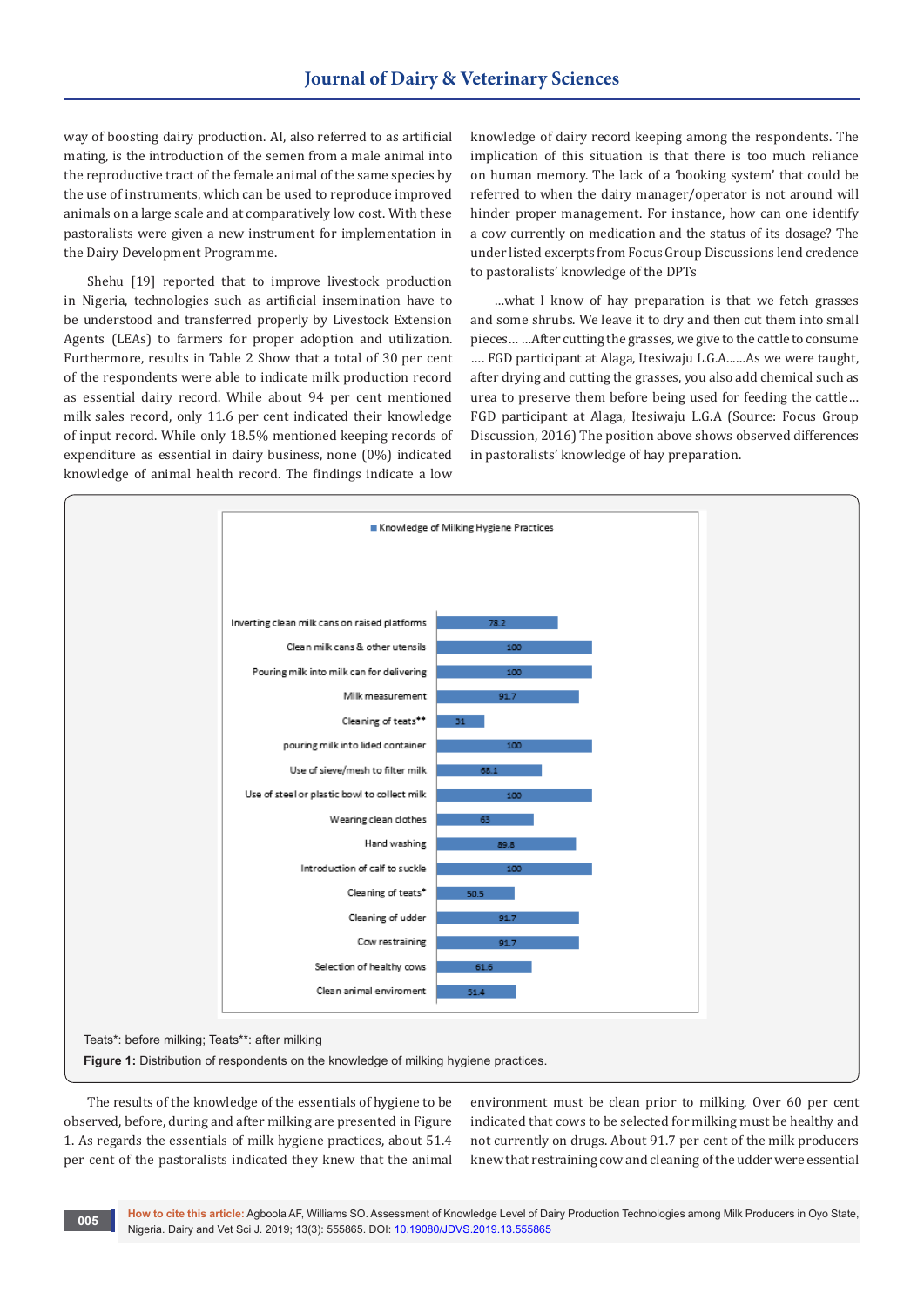prior to milking. However, just an average number of respondents indicated their knowledge of cleaning the teats before milking is done. All the respondents knew that calf needs to be introduced to the cow to suckle after which the milker takes charge of the milking. This is so because of the hand milking system wholly practiced by the pastoralists. In addition, almost 90 per cent of the respondents claimed to know that hand washing prior to milking must be observed by the milker. In addition, all (100%) of the respondents maintained they knew that milk collected should be poured into a container with a lid while milking of other cows is in progress. A fairly above half (68.1%) could remember the use of sieve/mesh for filtering milk. The findings suggest variation in knowledge of milk hygiene before, during and after milking of cow. A situation in which a greater population is deficient in knowledge of cleaning teats of milked cows may predispose producing cows to flies and other insects that could lead to teat infection. Consequently, such act of ignorance may be too costly as an infected cow would not only suffer, but the calf would be denied of nutritious milk from its mother.

According to recent FAO report on Good Dairy Farming Practices, milking hygiene specifically, milking systems or methods must meet hygienic standards. The milker's hands and body, cow udder, milking utensils and milking environment must be clean. According to Layton [20], knowledge is an indispensable organ of technology. "Successful and result-oriented farming requires the knowledge and skill of the farmers, which can only be attained through the right training"- Farinde [21]. Farinde & Ajayi [21] also investigated the training needs of women farmers in livestock production following their knowledge and skill gaps analysis and drew implications for rural development in Oyo State. From the foregoing, pastoralists in the study area have knowledge deficiencies in performing the following dairy production

technologies operations; Hay making (crushing and chemical treatment with urea), acquiring a crossbred animal, husbandry practices (cleaning calf nostrils, navel cutting and treatment with iodine), milking hygiene (cleaning of teats of cow after milking), and record keeping (animal health, input record, expenditure). In essence, empowerment of milk producers through adequate training in all the expressed areas of knowledge deficiencies with regard to dairy production is a predisposing factor to sustainable technology adoption and livelihood.

## **Knowledge level of Respondents on the DPTs**

Results in Figure 2 show the categorization of respondents by their knowledge score on the DPTs. The mean knowledge score computed was 20.19 with a standard deviation of 7.57. Using the 'mean score ± standard deviation' approach to group respondents' total knowledge score, overall knowledge of DPTs was categorized into 'high' (above 28 score points), 'moderate' (13-28 score points) and 'low' (less than 13 score points). About 18.5 per cent fell within the low knowledge boundary with a limited aggregate knowledge score of below 13 points. This proportion of respondents knew little about the package of DPTs. On the other hand, there were about 20 per cent of the respondents in the high knowledge category. This indicates that only a few knew much about the package of DPTs. Meanwhile, over half of the respondents (61.6 %) had average knowledge of the package of DPTs. The variation in knowledge levels among pastoralists might be due to differences in the level of formal education, contact with extension agents, DDP training attended and the dairy experience of the milk producers. These findings again underscore the need for training workshop and capacity building for the pastoralists in order to enhance their knowledge about the entire elements in the various components of the package of DPTs.

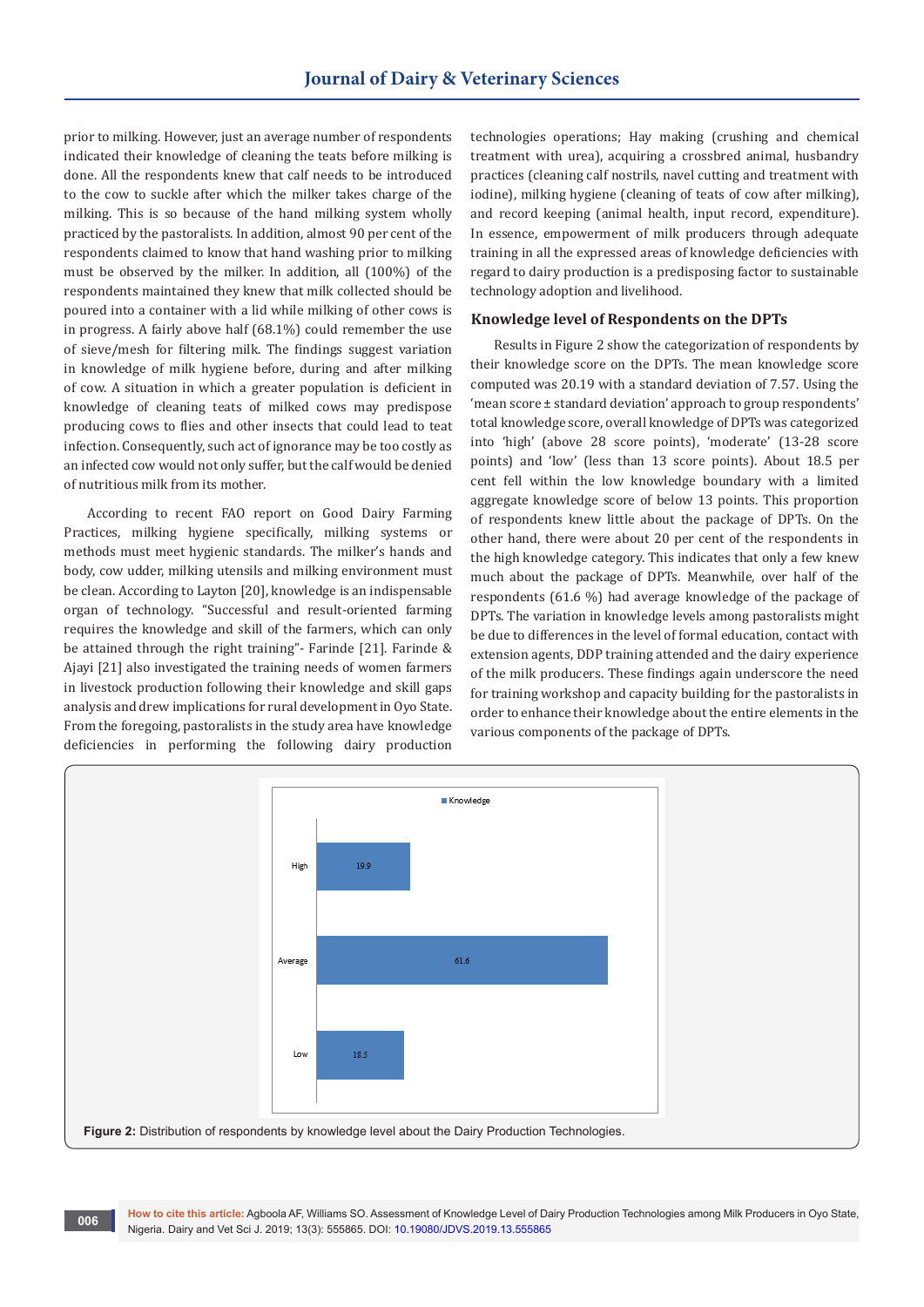# **Hypothesis Testing**

**Table 3:** Results of correlation analysis establishing relationships between some selected personal and socio-economic characteristics of respondents and their knowledge on DPTs.

| Variable                                 | r-value    | p-value |
|------------------------------------------|------------|---------|
| Age                                      | $-0.348**$ | 0.001   |
| Household size                           | $0.352**$  | 0.001   |
| <b>Years of Education</b>                | $0.669**$  | 0.001   |
| Length of Residency                      | $-0.039**$ | 0.571   |
| Dairy Experience                         | $-0.288**$ | 0.001   |
| Herd size                                | $-0.240**$ | 0.001   |
| Lactating cows                           | $-0.121**$ | 0.001   |
| Average daily yield                      | $0.380*$   | 0.051   |
| Number of contacts with extension agents | $0.615**$  | 0.001   |

<sup>\*\*</sup>Significant at p ≤ 0.01

\*Significant at p ≤ 0.05

Results in Table 3 show that at  $p \le 0.01$ , there is a positive and significant relationship between pastoralists' years of education  $(r = 0.669)$ , extension contact  $(r = 0.615)$  and their knowledge of the DPTs. Correlation analysis also revealed that there was a significant but negative relationship between age (r = -0.348), dairy experience  $(r = -0.288)$ , and milk producers' knowledge of the DPTs. This finding suggests that the higher the level of education and more contact with extension agents, the higher the knowledge of DPTs. Conversely, the aged milk producers tend to have low knowledge of the DPTs.

## **Conclusion**

Based on the findings of this study, it was concluded that a large proportion of the respondents were male with female being a minority. Respondents were mostly married and in their productive years. There was low literacy level among the respondents. Milk producers possessed moderate knowledge of the DPTs. Milk producers in the study area have knowledge deficiencies in the following DPTs; hay making (crushing and chemical treatment with urea), acquiring a crossbred animal; husbandry practices (cleaning calf nostrils, navel cutting and treatment with iodine), milking hygiene (cleaning of teats of cow after milking), and record keeping (animal health, input record, expenditure).

#### **Recommendations**

It is recommended that there is need for the state Agricultural Development Programme (ADP) to increase its coverage so that a greater population of pastoral communities would benefit from extension activities. Policy makers should incorporate functional literacy programmes into extension services, in order to afford them the opportunity to understand the seemingly complex technologies and thereby increasing their likelihood of adoption of these technologies by making them appropriate. In order to increase their awareness of some of the dairy technologies, sources

and channels (means) of information available to milk producers must be intensified. Hence, the use of radio programmes, posters, bulletins, audio-visual aids like documentary films in local languages should be intensified for efficient dissemination of information to pastoralists. The DPTs knowledge areas with identified deficiencies or gaps should be reduced through training workshops and capacity building activities. Increased knowledge will boost confidence in trying and eventually adopting a seemingly complex technology. Finally, the communication of proven innovative dairy technologies should solely be left to agricultural extension and rural sociology professionals that are undoubtedly qualified to not only decode technical information but also encode such into a simpler form for the intended user, in an atmosphere of mutual trust and respect.

## **References**

- 1. Mwangi M, Kariuki S (2015) Factors Determining Adoption of New Agricultural Technology by Smallholder Farmers in Developing Countries. Journal of Economics and Sustainable Development 6: 5.
- 2. Williams SO (2007) Assessment of knowledge level of brooding among poultry farmers in Egbeda Local Government Area, Oyo State, Nigeria. An unpublished B.Agric. thesis in the Department of Agricultural Extension and Rural Development, Obafemi Awolowo University, Ile Ife, Nigeria.
- 3. [Farinde AJ, Ajayi OA, Adesoji SA \(2006\) Assessment of the Training](https://scialert.net/fulltextmobile/?doi=jas.2006.3089.3095)  [Needs of Fadama Farmers for Future Agricultural Extension Work](https://scialert.net/fulltextmobile/?doi=jas.2006.3089.3095)  [development in Osun State, Nigeria. Journal of Applied Sciences 6 \(15\):](https://scialert.net/fulltextmobile/?doi=jas.2006.3089.3095)  [3089-3095.](https://scialert.net/fulltextmobile/?doi=jas.2006.3089.3095)
- 4. National Population Commission (NPC) (2006) National Population Commission; Population Estimate Report.
- 5. Adeyemo AR (2017) Gender involvement in the traditional and transformed dairy value chains in Oyo State, Nigeria. An unpublished M.Sc. thesis in the department of Agricultural Extension and Rural Development, Obafemi Awolowo University, Ile-Ife, Nigeria.
- 6. Ojo OA (2016) Gender Involvement of Sedentary Fulani in Dairy Farming Practices in Oyo State, Nigeria. An unpublished M.Sc. thesis in the department of Agricultural Extension and Rural Development, Obafemi Awolowo University, Ile-Ife, Nigeria.
- 7. Sodiya CI (2005) Assessment of agricultural extension availability and needs in agropastoral production system of Ogun State, south western Nigeria. An unpublished Ph.D thesis from the Department of Agricultural Extension and Rural Development, University of Ibadan, Nigeria.
- 8. Adedipe NO, Tayo TO, Fabiyi LO, Daramola MA (1995) Agricultural research plan for Nigeria: Resources in South Western Zone, National Agricultural Research Project (NARP), Nigeria.
- 9. Iro HI (2004) Sedentarisation: An analysis of socio-economic transformation of the pastoral Fulani of Nigeria.
- 10. UNESCO (2003) Inter cultural Education. A United Nations Cultural Organization Conference held on June 15-18, Jyvaskyla, Finland, Europe.
- 11. Oyesola OB (2000) "Training Needs for Improving Income Generating Activities of Agropastoral Women in Ogun State, Nigeria". Unpublished Ph.D thesis, Department of Agricultural Extension and Rural Development, University of Ibadan, Ibadan, Nigeria, pp. 236.
- 12. Akande SO (1999) A study of Agricultural Research system of Nigeria. NISER monograph series No. 6. Nigeria Institute of Social and Economic